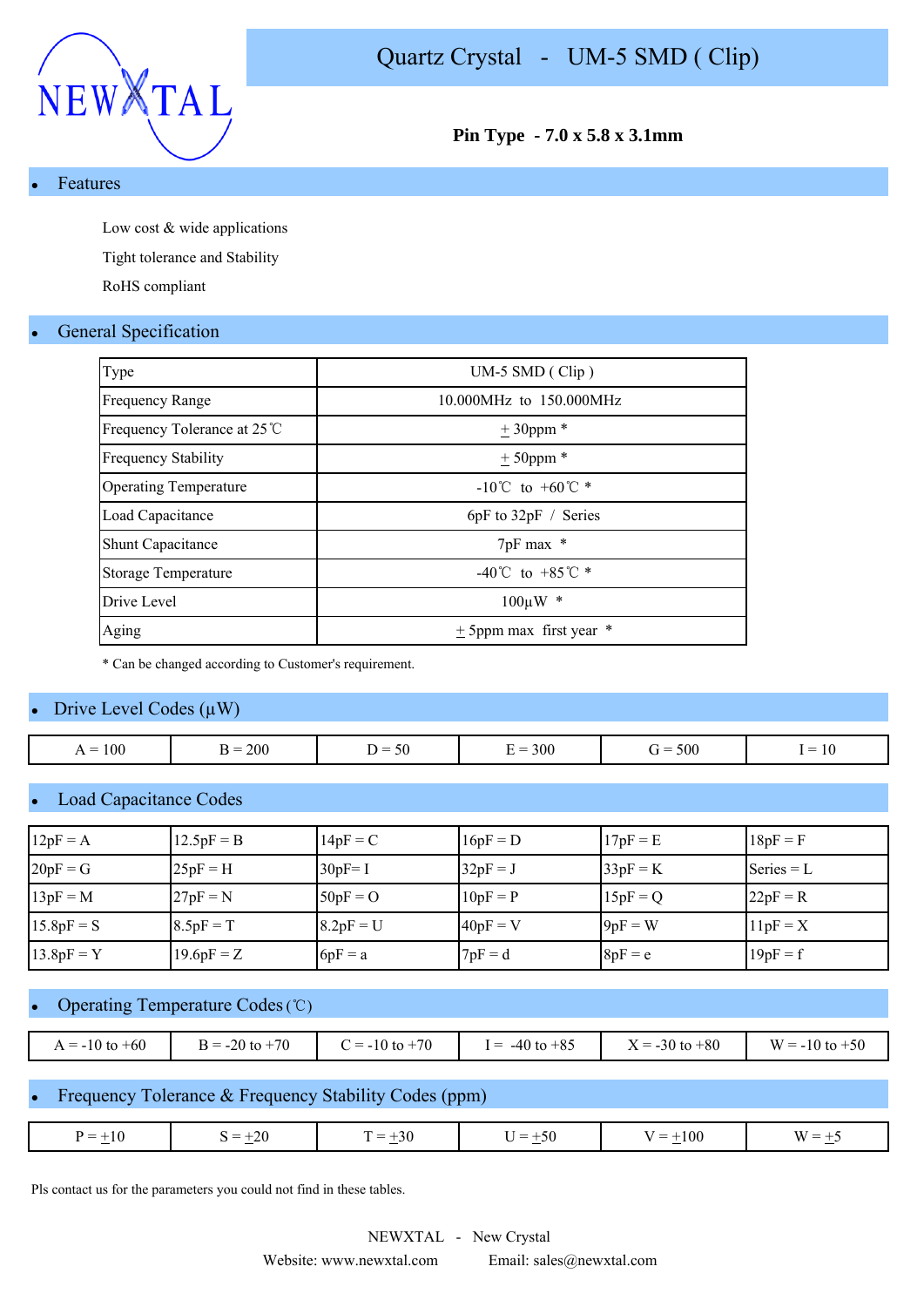# Frequency Stability vs. Operating Temperature

|                                             | $\pm 10$ ppm | $\pm 20$ ppm               | $\pm 30$ ppm | $\pm$ 50ppm | $\pm 100$ ppm |  |
|---------------------------------------------|--------------|----------------------------|--------------|-------------|---------------|--|
| $-10^{\circ}$ C - $+60^{\circ}$ C           | ⊙            | ∩                          |              | $\cdot$     | $(\cdot)$     |  |
| $-10^{\circ}$ C - $+70^{\circ}$ C           | $\bigodot$   | $(\,\boldsymbol{\cdot}\,)$ |              |             | $(\cdot)$     |  |
| $-20^{\circ}\text{C} - +70^{\circ}\text{C}$ | ∩            | $(\boldsymbol{\cdot})$     |              |             | $(\cdot)$     |  |
| $-40^{\circ}$ C - $+85^{\circ}$ C           |              |                            | $(\bullet)$  |             | $(\cdot)$     |  |

⊙ Available ● Standard

## ESR (Series Resistance Rs) vs Standard Frequency, Vibration Mode & Codes

| Frequency Range   | <b>ESR Max</b> | Code | Vibration Mode | Code |
|-------------------|----------------|------|----------------|------|
| (MHz)             | $(\Omega)$     |      |                |      |
| $10.000 - 13.999$ | 50             |      | AT Fund        | A    |
| $14.000 - 40.000$ | 40             |      | AT Fund        | А    |
| $24.000 - 34.999$ | 100            | b    | 3rd OT         | a3   |
| $35.000 - 100.00$ | 80             |      | 3rd OT         | a3   |
| $75.000 - 150.00$ | 80             |      | 5th OT         | a    |

#### Marking

#### **Frequency + M (MHz) + Date code ( Year Code + Month Code )**

#### **NEWXTAL (Company brand)**

Year Code:

| 2001 | 2002 | 2003 | 2004 | 2005 | 2006 | 2007 | 2008 | 2009 | 2010 | 2011 | 2012 |
|------|------|------|------|------|------|------|------|------|------|------|------|
|      |      |      |      |      |      |      |      |      | 10   | . .  | ∸    |

#### Month Code:

| Jan | $\mathbf{r}$ 1<br>reb | . .<br>March | $\cdot$ .<br>April | May<br>$\sim$ | June | July | Aug      | $\sim$<br>Sept | Oct | - -<br><b>Nov</b> | Dec |
|-----|-----------------------|--------------|--------------------|---------------|------|------|----------|----------------|-----|-------------------|-----|
|     |                       |              |                    | ∸             |      |      | $ -$<br> |                |     | ∸                 |     |

**For Example:**

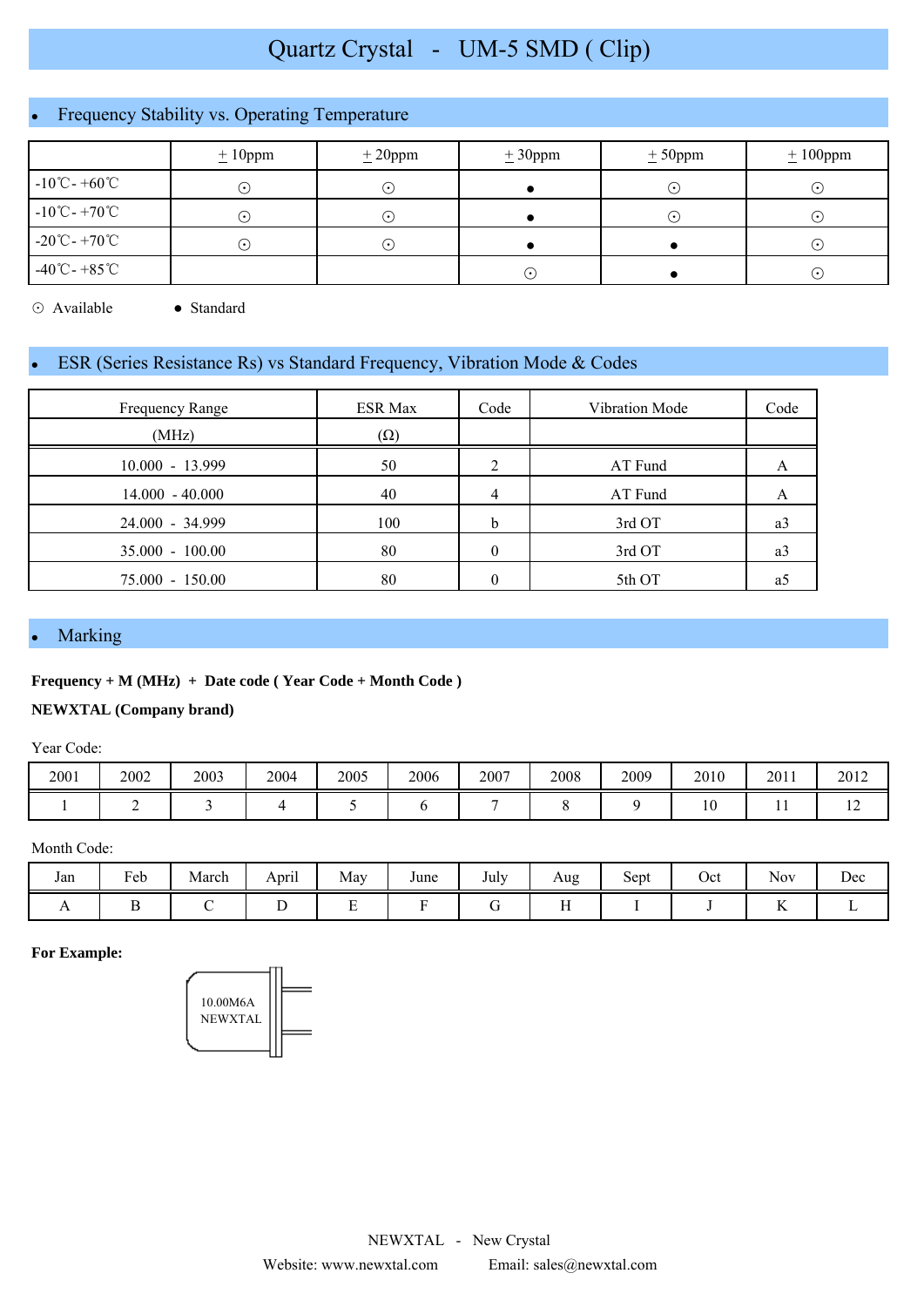# Ordering Information

| Drive Level | Load<br>Capacitance | Operating<br>Temperature | Frequency<br>Tolerance | Frequency<br>Stability | <b>ESR</b>     | Type      | Vibration<br>Mode | Frequency | Lead-free | Packing     |
|-------------|---------------------|--------------------------|------------------------|------------------------|----------------|-----------|-------------------|-----------|-----------|-------------|
| $(\mu W)$   | (pF)                | $({\rm ^{\circ}C})$      | (ppm)                  | (ppm)                  | $(\Omega)$     |           |                   | (MHz)     |           |             |
| See Tables  |                     |                          |                        |                        | $R = UM-5$ SMD | See Table | xx.xxxM           | LF        | TR        |             |
| 100         | 20                  | $-10$ to $+60$           | $\pm 30$               | $\pm 30$               | 50             |           | AT Fund           |           | Lead-free | Tape & reel |
| Α           | G                   | Α                        | т                      | т                      | $\mathbf{2}$   | R         | А                 |           | LF        | TR          |

**For Example: AGATT2RA-10.000MLF/TR**

## • Dimensions



in mm